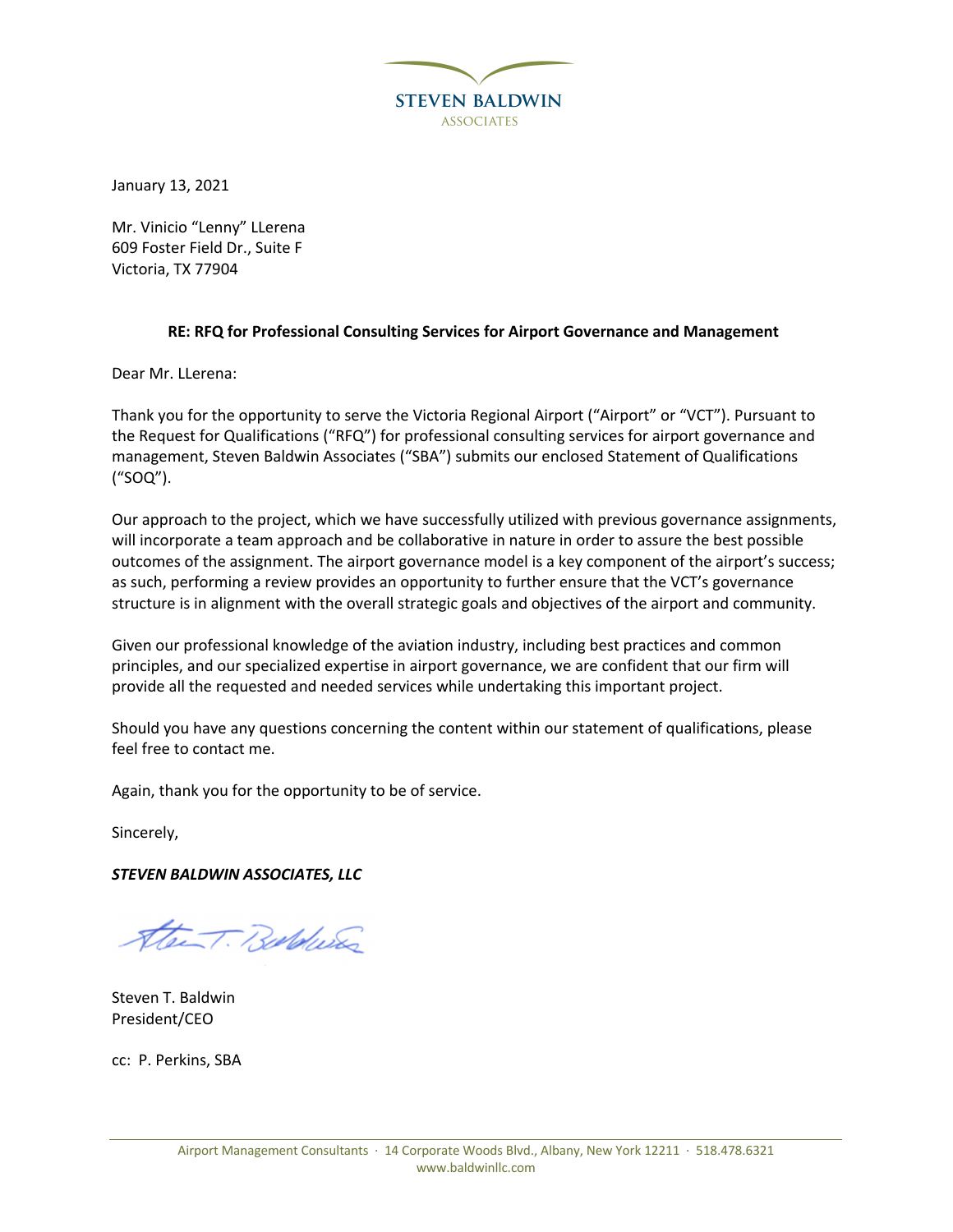# **Victoria Regional Airport: Statement of Qualifications from Steven Baldwin Associates for Professional Consulting Services for Airport Governance and Management**

# **Introduction of Firm**

Steven Baldwin Associates ("SBA") is one of the leading airport management consulting firms in the nation, offering extensive expertise to airport operator and owners regarding operations, policy, governance, and regulation.

Founded in 2011, SBA provides a wide range of airport management support services to airport operators, executives, and policymakers. The airports we serve range in size from general aviation facilities and EAS non-hubs to large hubs, including operators of multiple airport systems.

The professionals at SBA have dedicated their entire careers to aviation and the management of airports, both through hands-on airport management experience and through the completion of relevant consulting projects at more than 100 airports throughout North America. SBA's principals and senior-level professionals are recognized throughout the industry as the foremost leaders in the airport management field.

- *Given our previous work with airports similar to VCT in other parts of the country working on the topics listed in the RFQ, we are confident that our firm is the best candidate to undertake this important consulting contract for the airport.*
- *SBA is the nation's leading firm in airport governance review and analysis and has performed a majority of the FAA approved transfers in the last 10 years.*

With our expert knowledge of the aviation industry, including best practices and common principles, our firm provides superior service to a variety of clients on a wide range of projects. Below is a summary of some of our unique qualifications that set us apart from other firms:

- Our undisputed expert knowledge of the aviation industry,
- Our exceptional knowledge and understanding of the aviation laws, rules, and regulations that pertain to airport governance and management,
- Our familiarity with the specific areas requested for review stated in the RFQ, specifically,
	- o in-depth knowledge of governance models and legislative options,
	- o extensive experience and expertise in governance review and analysis,
	- o facilitation of airport governance stakeholder initiatives,
	- $\circ$  the process of governance transfers and FAA governance transfer applications, and
	- o financial analysis and revenue optimization analysis,
- Our reputation of building strong and successful working relationship with clients, stakeholders, and regulators, and
- Our strong history of accomplishments for our clients, as shown by the longevity of our relationships and our standing as ongoing consultant of record at numerous airports.

We pride ourselves on achieving excellence in all that we do, and we specialize in providing personalized, individualized service to clients who come to view us as their trusted partners. Our team members are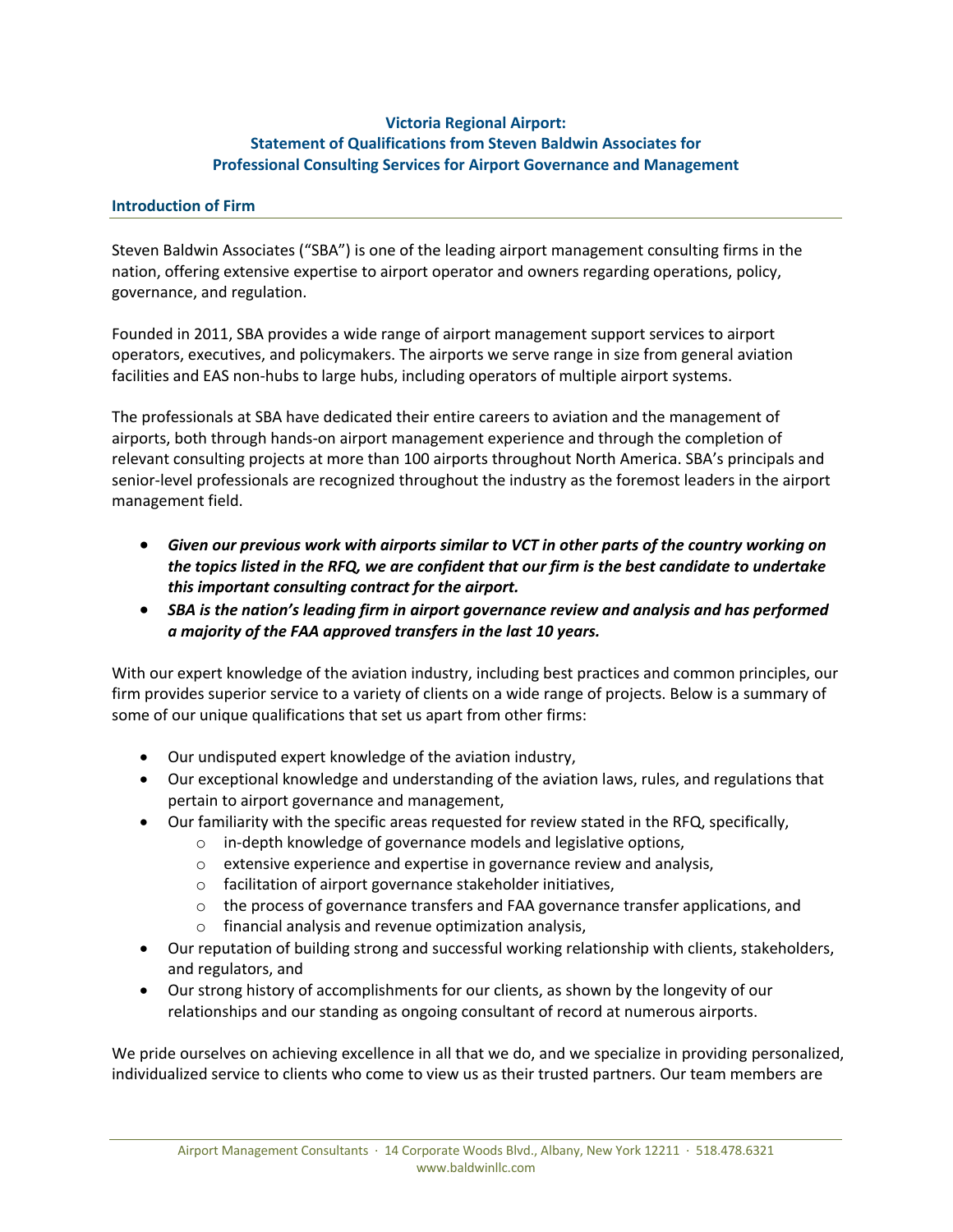dedicated professionals willing to always go the extra mile to get the project done successfully, on-time and on-budget.

SBA professionals enjoy an impressive track record in conducting multiple successful projects for dozens of airports throughout North America. Overall, SBA maintains a demonstrated track record of successful high-level projects. Our professional team members have provided services similar to those requested by the RFQ to multiple airports across North America.

In short, Steven Baldwin Associates possesses unparalleled expert knowledge of the airport management industry, and our familiarity with professional industry standards and best practices regarding airport management is unmatched. *NOTE: Additional information about our services and expertise can be found on our website at: www.BaldwinLLC.com.* 

## **Relevant Experience in Airport Governance Model Assessment and Transfers**

Steven Baldwin Associates is a nationally recognized airport management consultant firm, specializing in the management, organizational, and governmental review of airports, to ensure facilities are optimally managed in a safe, efficient, and effective manner. With our expert knowledge of the aviation industry, SBA provides superior service to a variety of clients on a wide range of management projects.

One of our core competencies and areas of expertise is governance review and transfer. In fact, we are the nation's leading firm in this area and have performed a majority of the FAA approved transfers in the last 10 years. No other firm can match our governance services nor the expert knowledge that our firm provides regarding airport governance assessments and FAA transfer applications. Nationally, SBA has successfully completed more transactions requiring FAA approval than any other firm.

Below are selective summary examples of some of our recent governance consultation and transfer projects:

- **Cherry Capital Airport** (MI). Consultant of Record for ongoing strategic planning initiatives and an analysis of the airport's governance model and transfer to a regional Airport Authority. After assisting stakeholders assess the advantages and disadvantages of alternative governance models, we supported the client in standing up an authority and completed the Part 139 transfer application with FAA approval on October 1, 2021.
- **Gerald R. Ford International Airport** (MI). Consultant of Record for the creation of a dedicated Airport Authority, including the transfer of the airport's FAA Part 139 Certificate. Helped create the Michigan state legislation, known as Act 95, which allows and oversees the creation of regional airport authorities. Provided support for the transfer of airport employees from the County to the new Authority.
- **Syracuse Hancock International Airport** (NY). Consultant of Record for the establishment of a regional Airport Authority and the successful FAA approved transfer of the Airport's FAA Part 139 Certificate.
- **Asheville Regional Airport** (NC). Consultant of Record for the transfer of the airport's FAA Part 139 Certificate from an existing Airport Authority to a new Authority model.
- **Battle Creek Executive Airport at Kellogg Field** (MI). Consultant of Record for a current, ongoing airport governance study reviewing a City-owned and operated General Aviation airport and the potential benefits associated with transitioning to an alternative governance model.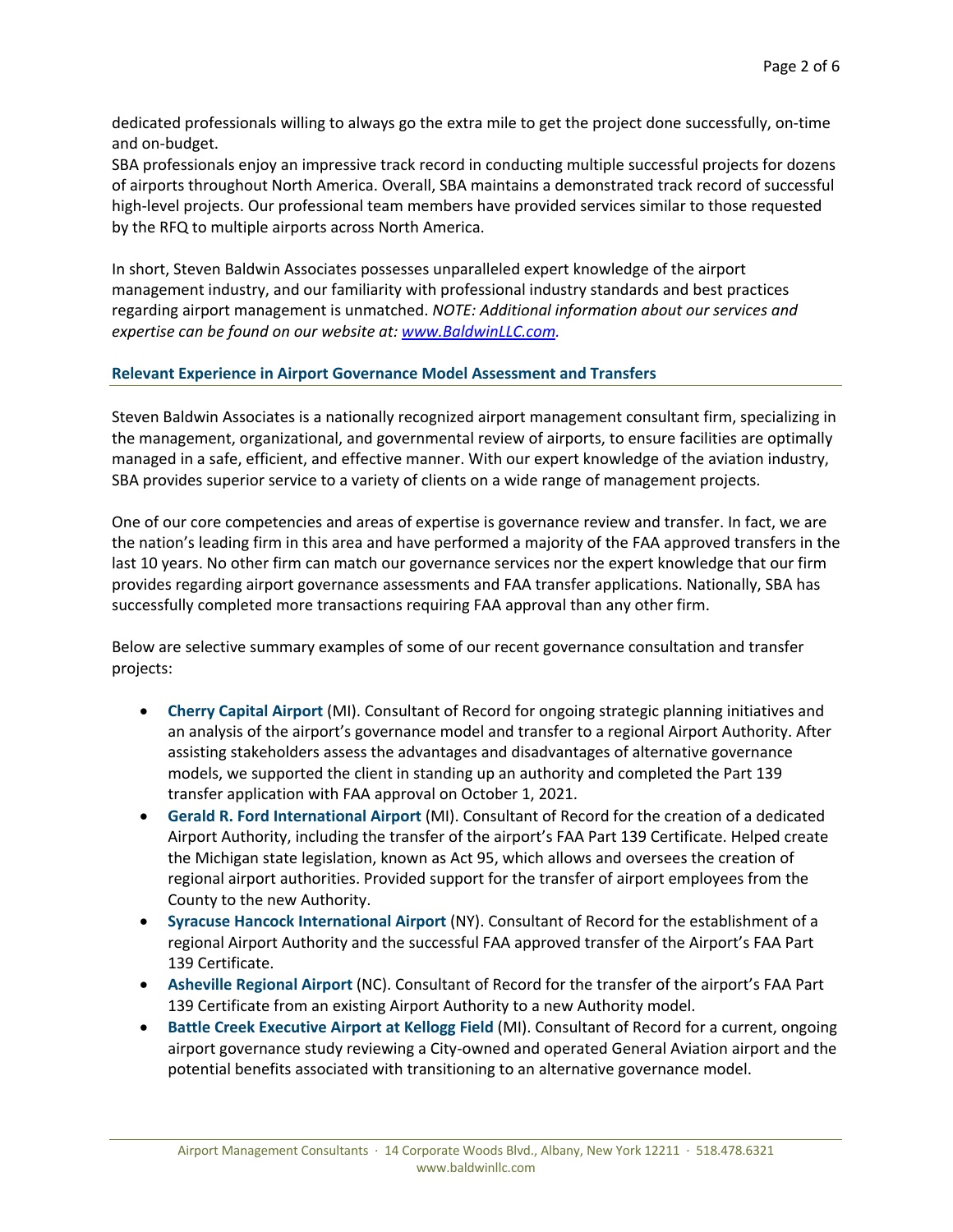- **St. Cloud Regional Airport** (MN). Consultant of Record for a comprehensive strategic planning and revenue optimization analysis, including how a change in governance model (i.e., from City owned and operated to a Regional Airport Authority) could enhance fiscal self-sustainability.
- **Dayton International Airport** (OH). Consultant of Record for an efficiency and effectiveness analysis to close a budget gap, including review of how a governance transfer (i.e., from City owned and operated to a Regional Airport Authority) could contribute to revenue optimization and self-sustainability.
- **Lynchburg Regional Airport** (VA). Consultant of Record for an operational, financial, and economic review to compare the airport's current capabilities to run and operate under City government versus being governed by an independent Regional Airport Authority.

In short, Steven Baldwin Associates possesses unparalleled expert knowledge of the airport management industry, particularly regarding governance transfers. Our expertise in industry professional standards and best practices is unmatched.

*NOTE: Additional information about our services and expertise can be found on our website at: www.BaldwinLLC.com.*

## **Biographies & Project Team**

The proposed **Principal in Charge** for this assignment is **Mr. Steven Baldwin.** Mr. Baldwin is President/CEO of the firm and has provided airport consulting services to more than 100 airports throughout North America over a distinguished career spanning more than three decades. Given his knowledge of the industry and his previous leadership roles on similar projects at other airports, Mr. Baldwin is perfectly suited to direct the assignment and provide Quality Assurance/Quality Control of all project deliverables.

The proposed **Project Manager** for this project is **Ms. Penny Perkins**. Ms. Perkins, Vice President of the firm, is a long-time employee of SBA and brings more than 30 years of a diverse business career to the project. Ms. Perkins has experience with and knowledge of airport governance reviews and transfers, having worked on the firm's previous governance assignments, including the most recent review and transfer of the Cherry Capital Airport (Traverse City, MI) from a multi-county airport commission model to a new regional airport authority. She is additionally the project manager for the ongoing airport governance review for the Battle Creek Executive Airport at Kellogg Field (Battle Creek, MI) and is in discussion with several other airports on governance issues. Each of these large, complex governance projects included activities and tasks similar to the proposed VCT assignment.

The proposed **Task Manager** for this project is **Mr. Spencer Gillette.** Mr. Gillette is a Project Manager with the firm and will be assigned several of the specific tasks for the assignment, including responsibility for research, data collection, and benchmarking. He has previously worked on several other airport governance projects for the firm including the Cherry Capital Airport (Traverse City, MI), Asheville Regional Airport (Asheville, NC), and the Gerald R. Ford International Airport (Grand Rapids, MI).

*NOTE: Bios are attached for Mr. Baldwin and Ms. Perkins; additional team bios are available on our Website at www.BaldwinLLC.com.*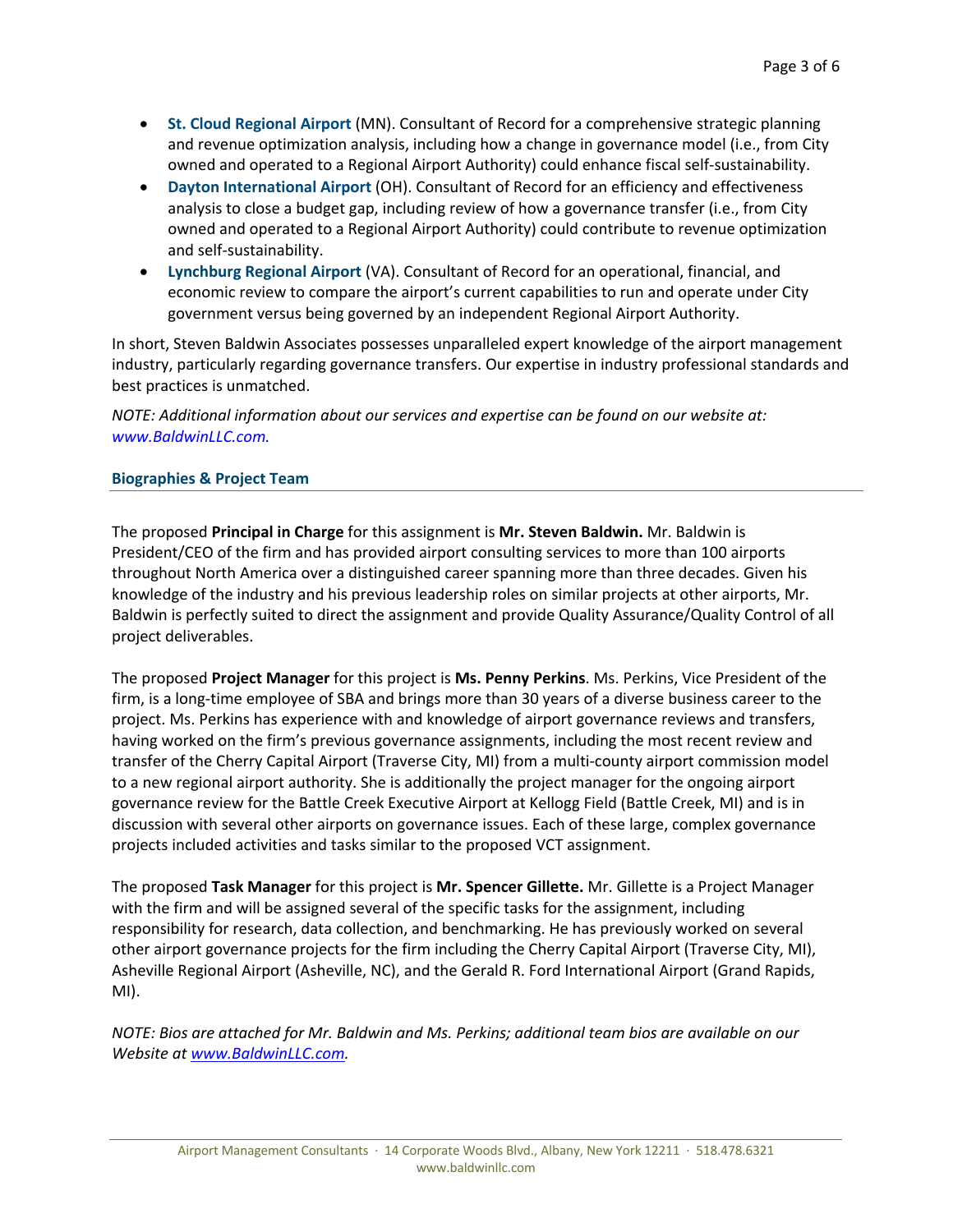## **Management Approach: Project Understanding**

The Victoria Regional Airport is a significant transportation, infrastructure, and economic asset to the community. The airport and its stakeholders are seeking new ways to leverage the airport for even greater opportunities and to improve economic outcomes in Victoria and the region, as well as to increase the area as a destination for business and economic opportunity. A critical aspect to help support this mission is reviewing and assessing the current airport governance structure and weighing other available options that may be a better fit in order to increase operational efficiencies and effectiveness and enhance business/revenue opportunities.

Stakeholders are currently requesting to move forward with the assessment of VCT's governance model regarding the feasibility and benefits of transferring the model from a County-owned and -operated model to an alternative form of governance.

The project will entail an analysis to help determine whether, if established, a new governance model would allow VCT to operate more efficiently and as a self-sustaining entity, providing a business focus on the entire region, and if the new structure would be better able to provide the airport with the flexibility and business nimbleness needed to better grow operations and revenue and to support regional economic development.

Through a collaborative effort with the airport and its stakeholders, SBA will draft and develop a scope of work to address the needs of the airport related to a governance review and analysis. Typical of every governance review project, there would be a stakeholder engagement initiative as experience has taught us that stakeholder education, awareness, and buy-in is the foundation to successful outcomes. SBA would propose the development of a governance review committee that would encompass the key airport stakeholders. This committee would oversee the governance review while providing valuable input on the project regarding the airport, its operation, and strategic initiatives and objectives that impact the governance of the airport.

Proposed governance review process and tasks:

**Phase 1: Review and Assessment.** Phase 1 would entail a review of the current governance model of VCT and its efficacy, including review and assessment of operations, structure, and financial condition. This includes meetings and interviews with all stakeholders to solicit information and input and to impart education and awareness on governance structures, industry standards, and advantages and disadvantages associated with the available governance models/structures. This phase would include research and analysis on the types of governance models available to VCT, a legislative review of airport governance models within the State of Texas, and the advantages and disadvantages of each available model with regard to VCT's unique circumstances and performance goals.

**Phase 2: Implementation of Recommendations.** Should Phase 1 result in stakeholders agreeing to move to a new governance model, Phase 2 would entail the process of working with stakeholders to implement that decision — including, if applicable, working with the FAA to complete and submit an application for a transfer of governance for sponsorship of the airport, as well as continued work with stakeholders to create all necessary documents needed for the transfer of sponsorship. Once approved by stakeholders, SBA would oversee the work to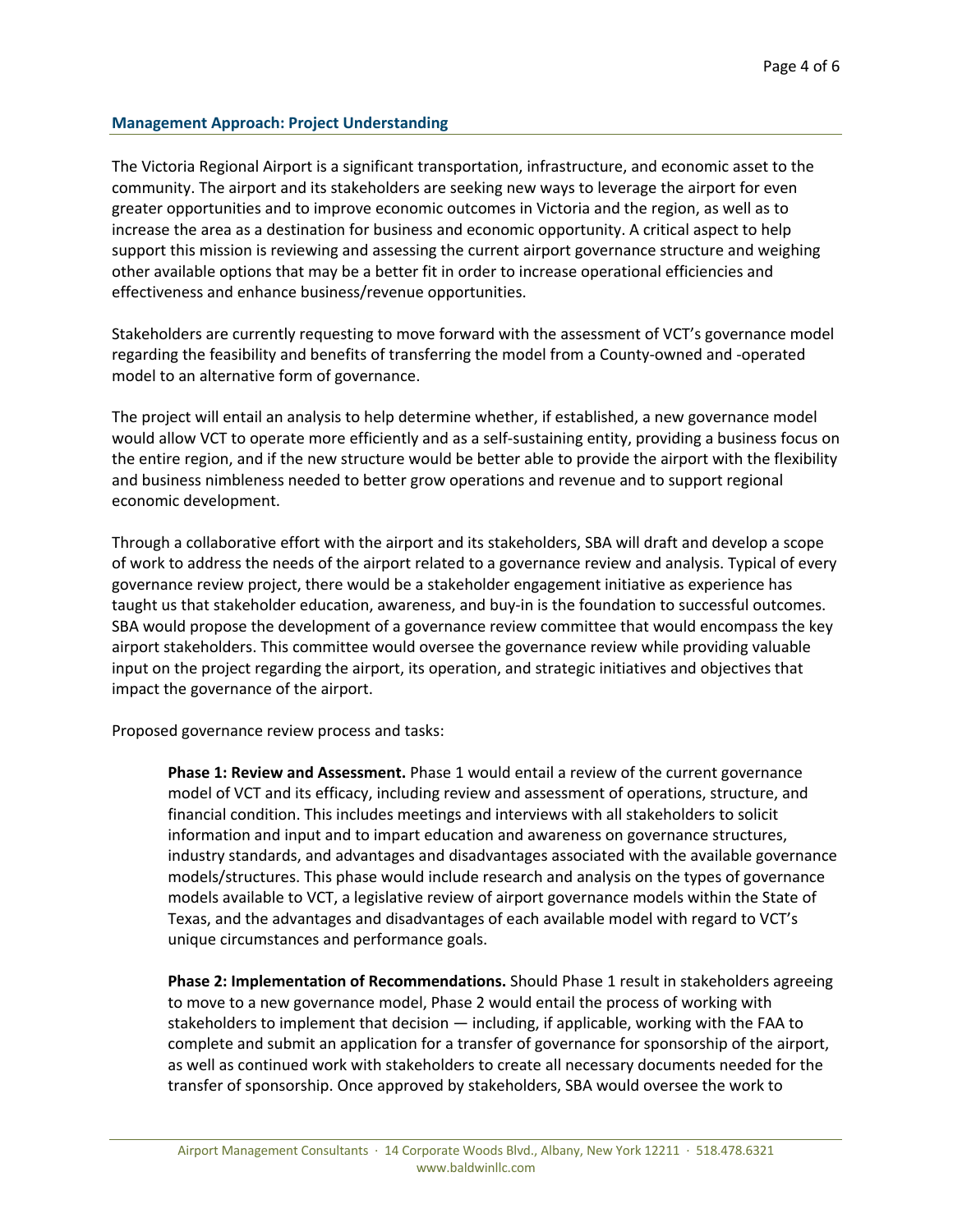establish and stand up the new governing model, its Board, and bylaws. Ongoing support for the transition from current model to the new model would be part of this phase as well.

Additional details of the scope of work would be coordinated with Airport management at the onset of the project.

### **Management Approach: QA/QC Program**

#### **Management Plan**

The SBA Project Team is comprised of airport management professionals who are selected based upon the specific needs of the project. They consist of experts in airport management and are knowledgeable in all areas of airport operations and governance. Collectively, the proposed Project Team for this assignment brings decades of dedicated airport management and operations experience to the table.

The Principal in Charge, Mr. Baldwin, will be directly responsible for Quality Assurance/Quality Control ("QA/AC") and overall project direction. Mr. Baldwin will ensure that the project receives all resources necessary to complete the assignment in an efficient and cost-effective manner.

The Project Manager, Ms. Perkins, will provide day-to-day management. She will be the primary point of contact between SBA, members of the stakeholder team, and the airport. She will meet regularly with the VCT Airport Director and other stakeholders to discuss and review progress, and to address any needs or issues.

#### **Task Management**

Each element of the proposed project will be completed as separate tasks performed in parallel with each other. A Task Manager will manage each. This allows SBA to focus the highest possible expertise in the disciplines listed in the RFQ where they are needed the most. In turn, this will provide the maximum amount of flexibility to provide responsive, cost-effective, and professional services. Toward this end, there will be a process of consultation within the Project Team to assemble the best arrangement of resources to meet the needs for each specific task. Additional staff will be assigned to the project as necessary to ensure successful completion of each task in a timely and efficient manner.

## **Quality Control**

SBA prides itself on successfully employing a value-driven approach to managing quality. There are several unifying principles we will put in place on this project:

- Customer-first orientation
- Focus on continuous improvement
- Top management leadership of the quality improvement process
- Cooperation and involvement of all functions within an organization
- Emphasis on prevention rather than detection
- Commitment to on-going education and training of employees

The Project Team knows that the responsibility for assuring quality rests first and foremost with every person on the Team. We believe that quality is ultimately defined by the degree of customer satisfaction with the product we deliver, including its characteristics and features.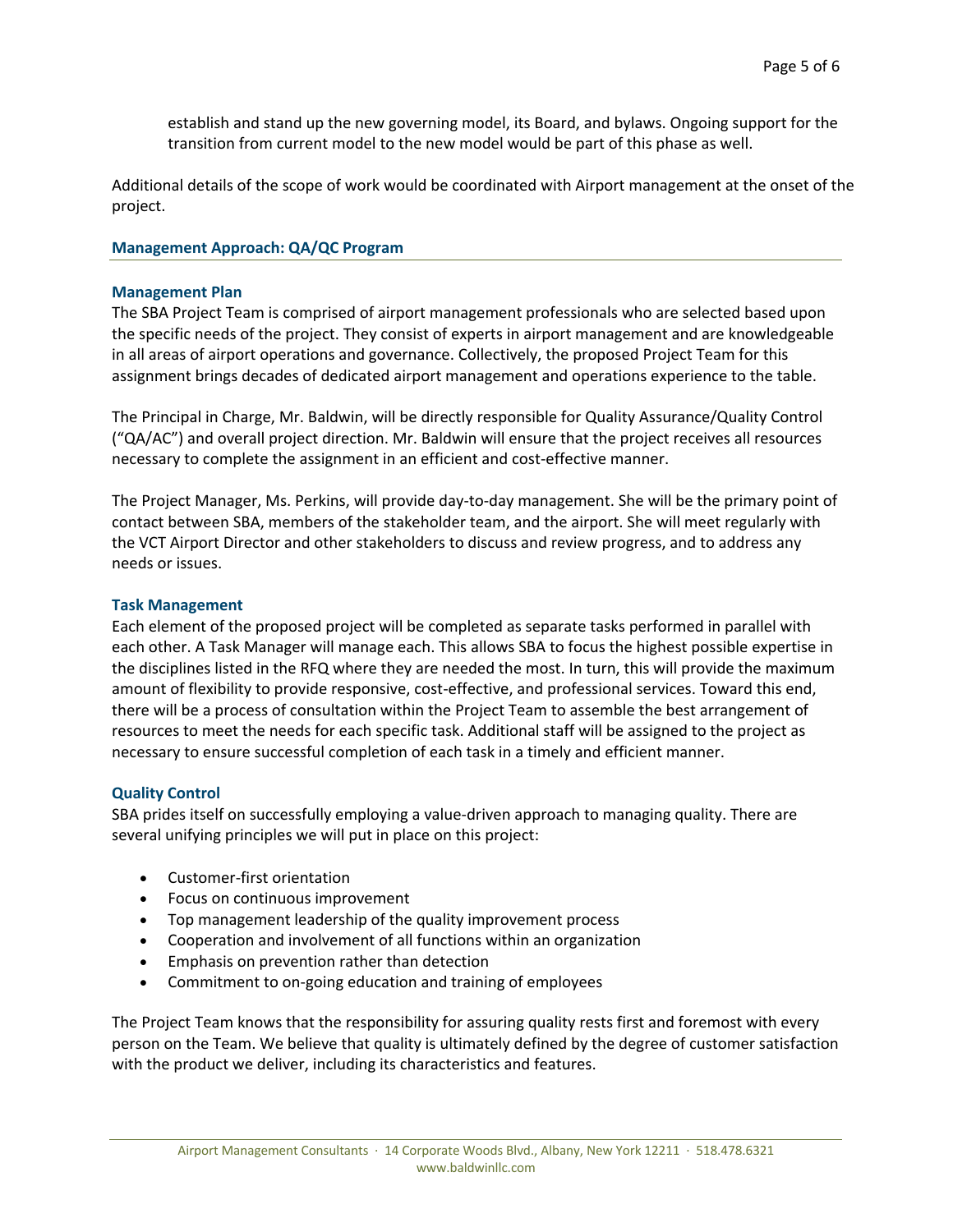The fundamental principle of our QA/QC system is to focus on continual improvement of the project delivery processes, both managerial and technical. The key elements of our management approach are:

- Documenting project activities
- Defining the roles and responsibilities of staff
- Clear and concise communications, ensuring the project requirements are completely understood
- Seamless team collaboration
- Training to ensure a thorough understanding of quality assurance requirements
- Emphasis on preventive actions as needed
- Commitment to personal and professional accountability

All of our QA/QC tenets take place within the important context of continuous and on-going communication with the client.

The QA/QC program will be implemented from task inception and continue throughout the duration of the task. By applying this proactive QA/QC approach, potential issues and constraints are identified from the outset. QA/QC will be involved at all stages during the process, culminating in the review of final deliverables to be submitted to the airport.

## **Client References**

Below are the requested three client references where we have assisted with governance transfer projects.

| <b>Client References</b>      |                  |              |                            |  |
|-------------------------------|------------------|--------------|----------------------------|--|
| <b>Airport</b>                | <b>Contact</b>   | <b>Phone</b> | Email                      |  |
| <b>Cherry Capital Airport</b> | Kevin Klein      | 231-947-2250 | kevin.klein@tvcairport.com |  |
| Syracuse Hancock              | H. Jason Terreri | 315-454-3263 | Terrerij@syrairport.org    |  |
| <b>International Airport</b>  |                  |              |                            |  |
| Asheville Regional Airport    | Lew Bleiweis     | 828-654-3243 | lbleiweis@flyavl.com       |  |

We thank you for the opportunity to submit a Summary of Qualifications for this important project. As noted above, Steven Baldwin Associates is the nation's foremost expert on governance review and transfer. During our multiple governance assignments, SBA has developed excellent relationships with the FAA for our clients, which is reflected in our 100% approval status for all applications brought to the FAA for review.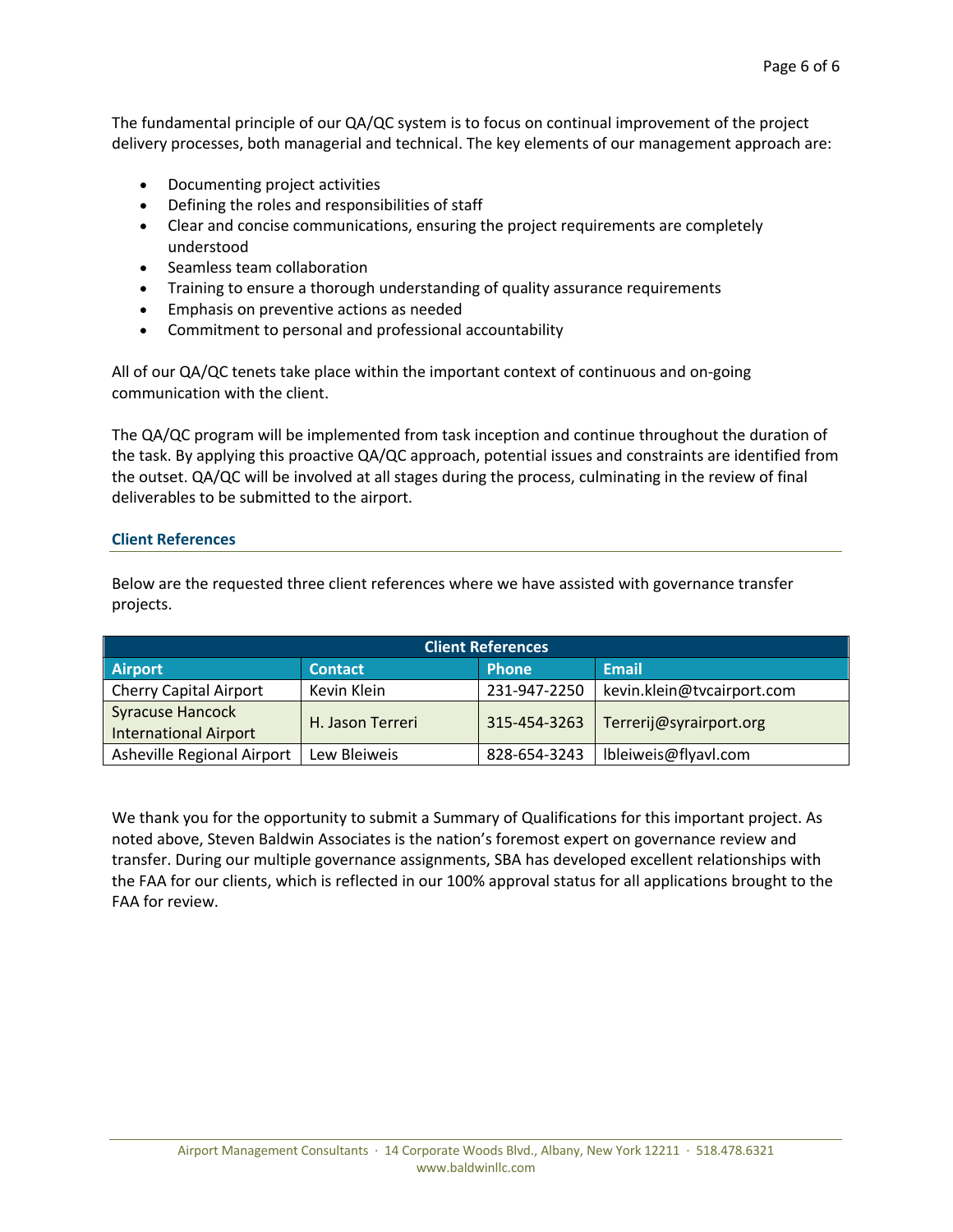| ! "#\$%&′ ( )*#+*, -. /. O*-1*! &23 4 "O*                                                                                                                                                                                                                                                                                                                                                                                                                                                                                                                                                                                                                                                                                                                                                                                                                                                                                                                                                                                                                                                                                                                                                                                                                                                                                                                                                                                                                                                                                                                                                                                                                                 |                                                                                                                                                                                                                                                                                                                                             |
|---------------------------------------------------------------------------------------------------------------------------------------------------------------------------------------------------------------------------------------------------------------------------------------------------------------------------------------------------------------------------------------------------------------------------------------------------------------------------------------------------------------------------------------------------------------------------------------------------------------------------------------------------------------------------------------------------------------------------------------------------------------------------------------------------------------------------------------------------------------------------------------------------------------------------------------------------------------------------------------------------------------------------------------------------------------------------------------------------------------------------------------------------------------------------------------------------------------------------------------------------------------------------------------------------------------------------------------------------------------------------------------------------------------------------------------------------------------------------------------------------------------------------------------------------------------------------------------------------------------------------------------------------------------------------|---------------------------------------------------------------------------------------------------------------------------------------------------------------------------------------------------------------------------------------------------------------------------------------------------------------------------------------------|
| "#\$#%!&'!()*+,  -%!-.!"/#!012%+#3!)%+!43#.-+#%"5678!10!9"#\$#%!()*+,  -%!<br><b>"</b> #00-;-#%"d)%+!#00#;"-\$#!@)%%#3d-%;*2+-%AC!A1\$#3%)%;#!3#\$-#, !)%+!<br>)%)*B.-. <l13a)%-?)"-1%)*!)#@#%"<!3#a2*)"13b!;1@>*-)%;#<!--."3)"#A-;!<br-->&gt;*)%%-%Ad&gt;#3013@)%;#!D#%;/@)3E-%Ad1, %#3F.!3#&gt;3#.#%")"-\$#!.#3\$-;#.d<br/>"#%)%"!*#).#!)%+!%#A1"-)"-1%!.2&gt;&gt;13"d#;1%1@-;!+#\$#*1&gt;@#%"d)%+!GH!<br/>.2&gt;&gt;13"!.#3\$-;#.!)%+!#I#;2"-\$#!3#;32-"-%Ad)@1%A!1"/#3.'!!</l13a)%-?)"-1%)*!)#@#%"<!3#a2*)"13b!;1@>                                                                                                                                                                                                                                                                                                                                                                                                                                                                                                                                                                                                                                                                                                                                                                                                                                                                                                                                                                                                                                                                                                                                                   |                                                                                                                                                                                                                                                                                                                                             |
| 43-13!"1!013@-%A!/-.!1, %!0-3@<013!JK!B#)3.!L3'!()*+, -%!, ).!"/#!012%+-%A!<br>$9#$ %-13!M-; #!43#.-+#%"!10!)!*)3A#!@2*"-N%)"-1%)*!; 1%.2*"-%A!0-3@F.!+1@#."-;!<br>)\$-)"-1%!>3);"-;#!, /#3#!/#!, ).!3#.>1%.-D*#!013!"/#!+#*-\$#3B!10!)**!)\$-)"-1%N<br>3#*)"#+!>310#;".!"/312A/12"!"/#!P'9'!)%+!6)%)+)'!43-13!"1!"/)" <ll3'!<br><math>()^*</math>+, <math>-</math>%!. #3\$#+!) "!"/#!QR9NS8&amp;!: \$-)"-1%!S-\$-.-1%!013!JT!B#)3.'!&amp;/#3#!/#!<br/>/) +!3#. &gt;1%. -D-*-"B!013!"/#!+)BN"1N+)B!1&gt;#3)"-1%.!10!9"#, )3"!U%"#3%)"-1%)*!<br/>: -3&gt;13"!-%!Q#, D23A/<!--QR!)%+!H#-->2D*-;!: -3&gt;13"!1%!=1%A!!J.*)%+'!(1"/!<br/><math>(-3&gt;13".!/</math> +!A1\$#3%13N)&gt;&gt;1-%"#+!&gt;1*-;B!)+\$-.13B!;1@@--1%.!,-"/!, /-;/!<br/>L3'!()*+, -%!, 13E#+!;*1.#*B'!V/-*#!, -"/!QR9NS8&amp;dL3'!()*+, -%!)*.1!<br/>+-3#;"#+!"/#!9")"#F.!&gt;*)%%-%A!)%+!#%\$-31%@#%")*!&gt;31A3)@.!013!"/#!9")"#N<br/><math>1,</math> %#+!)%+!N1&gt;#3)"#+!)-3&gt;13".'!U%!)++-"-1%<!--/#!-->31\$-+#+!.")00!.#3\$-;#.!"1!<br/>", 1!A1\$#3%13N)&gt;&gt;1-%"#+!; 1@@--1%. '!G#!. #3\$#+!) .!"/#!W1\$#3%13F. !<br/>; 1%A3#. . -1%)*!*-)-. 1%!1%!@)""#3.!; 1%; #3%-%A!0*-A/"!%1-. #<l)%+!*)"#3!. #3\$#+!<br="">", 1!B#)3.!-%!"/#!QR9!W1\$#3%13F.!100-;#!).!: -.")%"!S#&gt;2"B!S-3#;"13!)%+!<br/>.#%-13!)+\$-.13!)-A%#+!"1!"/#!800-;#!10!H#A2*)"13B!H#013@<!--, /#3#!/#!*#+!<br-->0-\$#!.#&gt;)3)"#!)%+!+-\$#3.#!&gt;1*-;B!"#)@.'!&amp;/312A/!/-.!#I&gt;#3-#%;#!-%!<br/>A1\$#3%@#%"!)%+!/)%+.N1%!#I#;2"-\$#!@)%)A#@#%"<!--L3'!()*+, -%!/).!<br-->+#\$#*1&gt;#+!)!E##%!2%+#3.")%+-%A!10!&gt;2D*-;!&gt;1*-;B!)%)*B.-.!)%+!+#;-.-1%N<br/>@) <math>E - %A'</math>!!</l)%+!*)"#3!.></ll3'!<br> | $0$ (#+#' !BE!; )./M*' !<br>$G\#8^*/\#'$ (L, 3H!<br>$3/1$ $(1)'$<br>) *0'-\$(&I(J1<2\HI(<br>"7. $\#+\#0'\$ *' $\#8$ +;(K'*'-(<br>L+#9-\$0#'=(&I(>-?(@&\$A(<br>8:K: $(\#+($ " #\$%&\$'() *+*, -. -+';(<br>➤<br>$M2&$ \$#7 * (N+0' #' 1 ' – (&I)<br>$0 - HP + 828, = ($<br>$N#$ ) %&! $M^*(C!$<br>K'-9-+( $8*27$ ?#+("00&H#*'-00(<br>➤<br>4B( |
| L3'!()*+, -%!-.!)%!);"-\$#!;1@@#3;-)*!-%."32@#%"!3)"#+!@2*"-N#%A-%#!>-*1"!<br>)%+!0*-A/"!-%."32;"13X!/#!/1*+.!)!('9'!+#A3##!-%!: -3>13"!L)%)A#@#%"!031@!<br>Y*13-+)!U%."-"2"#!10!&#;/%1*1AB'!G#!)*.1!/).!)!L)."#3.!S#A3##!-%!42D*-;!<br>: +@-%. "3)"-1%!031@!"/#!H1;E#0#**#3!61**#A#!10!"/#!9")"#!P%-\$#3.-"B!10!Q#, !<br>R13E' !!!                                                                                                                                                                                                                                                                                                                                                                                                                                                                                                                                                                                                                                                                                                                                                                                                                                                                                                                                                                                                                                                                                                                                                                                                                                                                                                                                       | $OP - (R&1#0(8-), -$(S$&1%; (N+H:0($<br>4F((<br>$T'P-\$(M\$. 00(4F))$<br>, $\#$ %(*:*1)(*7′ &!<br>/-\$'#I#-7(M2#, P'(N+0'\$1H'&\$(                                                                                                                                                                                                          |
| "#\$%#&#' ()(*+#!,)\$)-*.*(*#&!)' /!0\$#1*).(2!34\$#%*#' 1#5!</td><td><math>\triangleright</math> /& -\$H#*2(J#2&'(?#'P(<br><math>N+0'</math>\$1. -+'(*+7() 12'#UV+,#+-(<br><math>W^*</math>'#+, (</td></tr><tr><td><math>\rightarrow</math> 6)(*7').18+*)(*7'19#)/#%!"#&\$7'&*-.#!:7%!; <*./*'=>!; %)'/*'=>!<br>?)')=*' =!@!A#.*+#%*' =!8*%\$7%(!, 7' &<.(*' =!0#%+*1#&!BC%7<=C7<(!DE0E!<br><math>\rightarrow</math> 8*%\$7%(!F7+#%')' 1#>!G7.*12>!)' /!H+#%&*=C(!<br><math>\rightarrow</math>  *')'1*).!?)')=#J#'(!)'/!!#)&*-*.*(2!8&&#&&J#'(!<br><math>K'</math> (#=%) (*' =!8*%\$7%(!G.)'' *' =LA#&*='!<br><math>\rightarrow</math><br><math>\rightarrow</math> 8*%\$7%(!?)&(#%!G.)''*'=>!0(%)(#=*1!G.)''*'=>!0<&()*')-*.*(2!G.)''*' =!<br><math>\rightarrow</math> B#%J*').!G%7=%)JJ*'=!)'/!8*%*'#!9#)&#!6#=7(*)(*7'!0<\$\$7%(!<br>G.)'' *' =!)' /!3' + *%7' <math>J #'</math> ().!0#%+ *1#&!</td><td><math>G\</math>7: #88*7').<math>18::</math>*.*)(*7' & !<br>> J*0'(/P*#\$;("#\$%&\$'0(/&1+H#2(<br><math>N+'-\\$+*'+R+*2(X)&gt;R^*P</math><br>. <math>-</math>\$#H*;(6&\$27(810#+-00(<br><math>J *</math>\$'+-\$0(<math>J</math>\$&, \$*.!<br>". <math>-</math>\$#H*+("00&H#*'#&+(&I(<br>"#\$%&\$'(VY-H1'#9-0!<br><math>\ge</math> "#\$%&\$'(/&+012'*+'0(/&1+H#2!)<br><math>\geq</math> >-?(@&\$A("9#*'#&+(<br>) *+*, -. -+'("00&H#*'#&+;(</td></tr><tr><td></td><td></td></tr></tbody></table>                                                                                                                                                                                                                                                                  |                                                                                                                                                                                                                                                                                                                                             |

" $\frac{1}{2}$ %%\$'() \*+\*,-. -+'(/&+012'\*+'0(3(45(/&\$%&\$\*'-(6&&70(8297:;("2<\*+=;(>-?(@&\$A(4BB44(3(C4D:5ED:FGB4(

???:<\*27?#+20H:H&. (

 $\big($